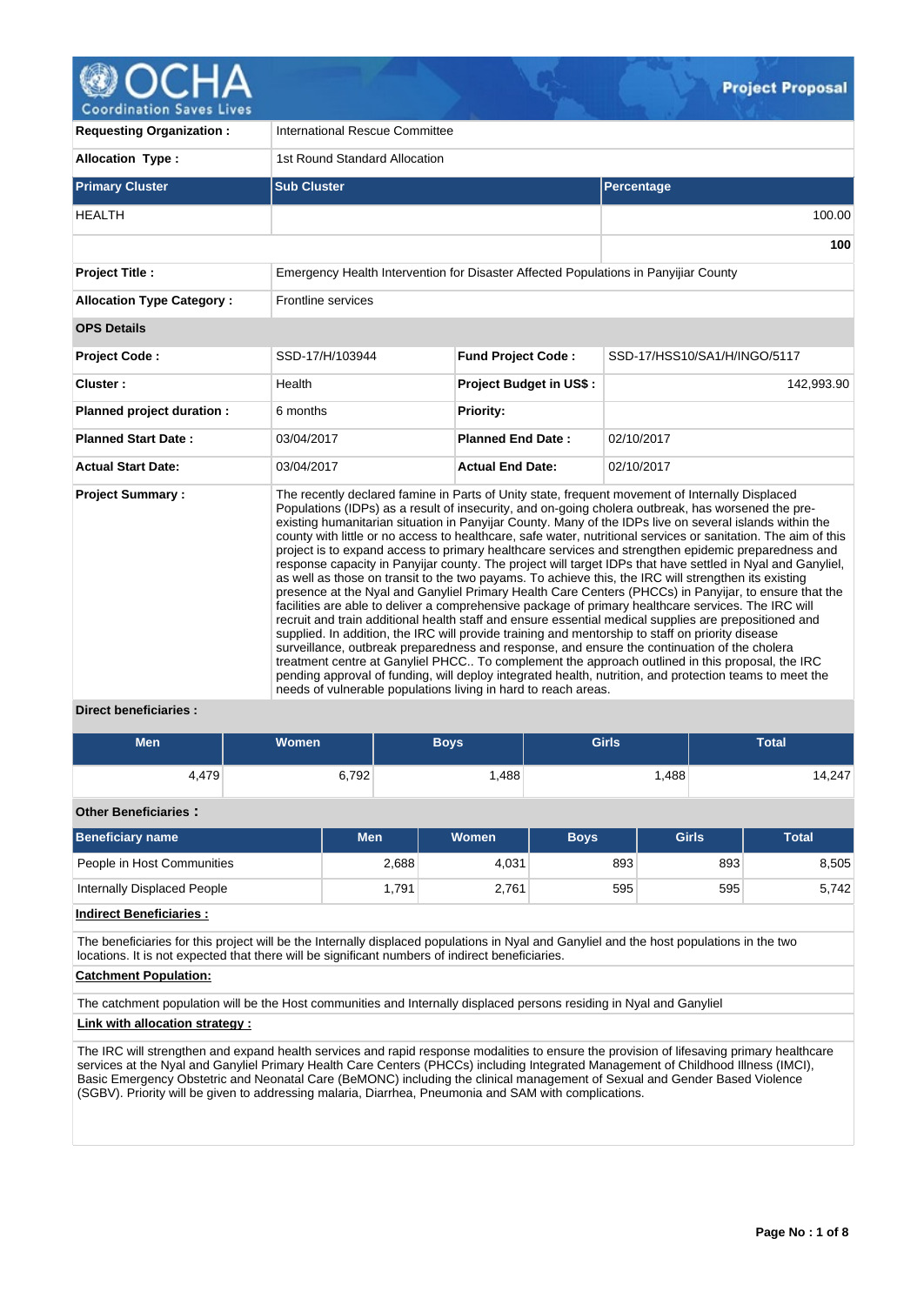# **Sub-Grants to Implementing Partners :**

| <b>Partner Name</b>                                    | <b>Partner Type</b> |  | <b>Budget in US\$</b>       |  |  |  |  |  |  |
|--------------------------------------------------------|---------------------|--|-----------------------------|--|--|--|--|--|--|
|                                                        |                     |  |                             |  |  |  |  |  |  |
|                                                        |                     |  |                             |  |  |  |  |  |  |
| Other funding secured for the same project (to date) : |                     |  |                             |  |  |  |  |  |  |
| <b>Other Funding Source</b>                            |                     |  | <b>Other Funding Amount</b> |  |  |  |  |  |  |
| <b>Health Pooled Fund</b>                              |                     |  | 874,229.00                  |  |  |  |  |  |  |
| Sign of Hope                                           |                     |  | 220,000.00                  |  |  |  |  |  |  |
|                                                        |                     |  | 1,094,229.00                |  |  |  |  |  |  |

# **Organization focal point :**

| <b>Name</b>            | <b>Title</b>              | <b>Email</b>                 | <b>IPhone</b>    |
|------------------------|---------------------------|------------------------------|------------------|
| Rosalind Montanez      | <b>Grants Coordinator</b> | Rosalind.Montanez@rescue.org | +211-920-55-0007 |
| <b>Emmanuel Ojwang</b> | <b>Health Coordinator</b> | Emmanuel.Ojwang@rescue.org   | +211-920-610-008 |
| -----------            |                           |                              |                  |

#### **BACKGROUND**

### **1. Humanitarian context analysis**

Panyijar County is located to the south of the former Unity State, bordered by Mayendit and Leer counties. Panyijar currently has a total population of 201,379 (WFP, 2016) comprising both host community and IDPs. Greater Ganyliel has 99,379 host community members and 22,000 IDPs, while greater Nyal has 51,000 host community members and 29,000 IDPs. The majority of IDPs are from Leer, Mayendit and Lakes, with numbers continuing to increase as a result of either insecurity or the recently declared famine. IDPs live on several islands within the county with little or no access to health care, safe water, nutritional services and sanitation.

Continuous and emergent crises occasioned by insecurity in parts of Unity have contributed to increased morbidity and mortality rates among children under-five and women, affecting both IDPs and the host population. The recently declared famine, coupled with the ongoing cholera outbreak, and limited access to health services, has placed Panyijar County at the center of a humanitarian crisis. Due to a lack of functional health facilities in some of the IDP hosting locations within the county, there is poor access to lifesaving primary health care services including basic emergency obstetric and neonatal care, and the clinical management of SGBV.

Existing functional health facilities face multiple challenges to meet the increasing demand for health services including a lack of essential equipment, drugs and supplies, inadequate numbers and capacity of health staff, and poor WASH infrastructure. The government's capacity to respond to health care needs is limited, thus there is a need for partners to scale up and strengthen support for health facilities to provide lifesaving primary healthcare and reduce morbidity and mortality. As a result of the on-going cholera outbreak, and vulnerability of Panyijar to other outbreaks of diseases, there is a need to strengthen disease surveillance systems at the community and health facility level

## **2. Needs assessment**

The delivery of primary healthcare servicers in Panyinjar currently comprises of 2 PHCCs, 1 CEmONC, and 5 PHCUs, managed by 1 medical doctor, 2 clinical officers, 3 registered nurses and 2 midwives, whom serve a population of 201,379. Given the increasing movement of IDPs into Panyinjar, there is an urgent need to streghten current service provision through increasing the number of staff, building staff capacity, and ensuring the required equipment and supplies are in place to meet the groing demand for primary healthcare services. A cholera outbreak has been ongoing for the past 6 months and to manage the outbreak staff, IPC and medical supplies were deployed to responds both at the community level and at the CTC established within the Ganyliel PHCC. Funding for this emergency response ended on the 28th of February 2017 leading to a marked scaling down of services provided. Given the on-going cholera outbreak and risk of increases in cases associated with the rainy season, there is a need to ensure the CTC remains operational.

#### **3. Description Of Beneficiaries**

Panyijar county is largely populated by women and children, the majority of men have fled to the POCs for security reasons, some have been killed and others have been recruited as soldiers. Many of the women among the IDPs have had to travel long distances on foot from other counties with their dependents to reach safety in Panyijar. For several days, they must rely on wild fruit and roots of water Lilly for food. This puts them at risk of starvation and for the children it is a leading cause of acute malnutrition. Additionally, during their travels several of them have been accosted and sexually violated leaving them with psycho-trauma, unwanted pregnancies and venereal diseases including HIV. They Are the sole bread winners of their families and they have limited options for economic gain, hence full reliance on humanitarian aid for basic needs for themselves and their dependents.

The majority of IDPs have taken occupancy on the islands around the county and while there is a general lack of sanitation facilities in the whole county, it is worse on the islands because of even less resources and accessibility to the main land. Furthermore, some of the IDPs are not yet registered and as such do not benefit from distributions unless they have relatives or friends to share with them. While the sharing of resources is a viable option for their survival, it introduces the problem of scarcity because distributions are usually done based on household size for a given period of time. This has been a contributing factor to the deteriorating level of malnutrition witnessed in the county.

## **4. Grant Request Justification**

The IRC has implemented Health and Nutrition programs in Panyijar for the last 25 years. In Nyal and Ganyliel, it is the only agency currently implementing Health, Nutrition and ICCM programs. The IRC currently runs 2 PHCCs, 1 operating theatre, a reproductive health/GBV care unit, 4 PHCUs, 2 mobile teams and supports 368 community health workers delivering ICCM.

#### **5. Complementarity**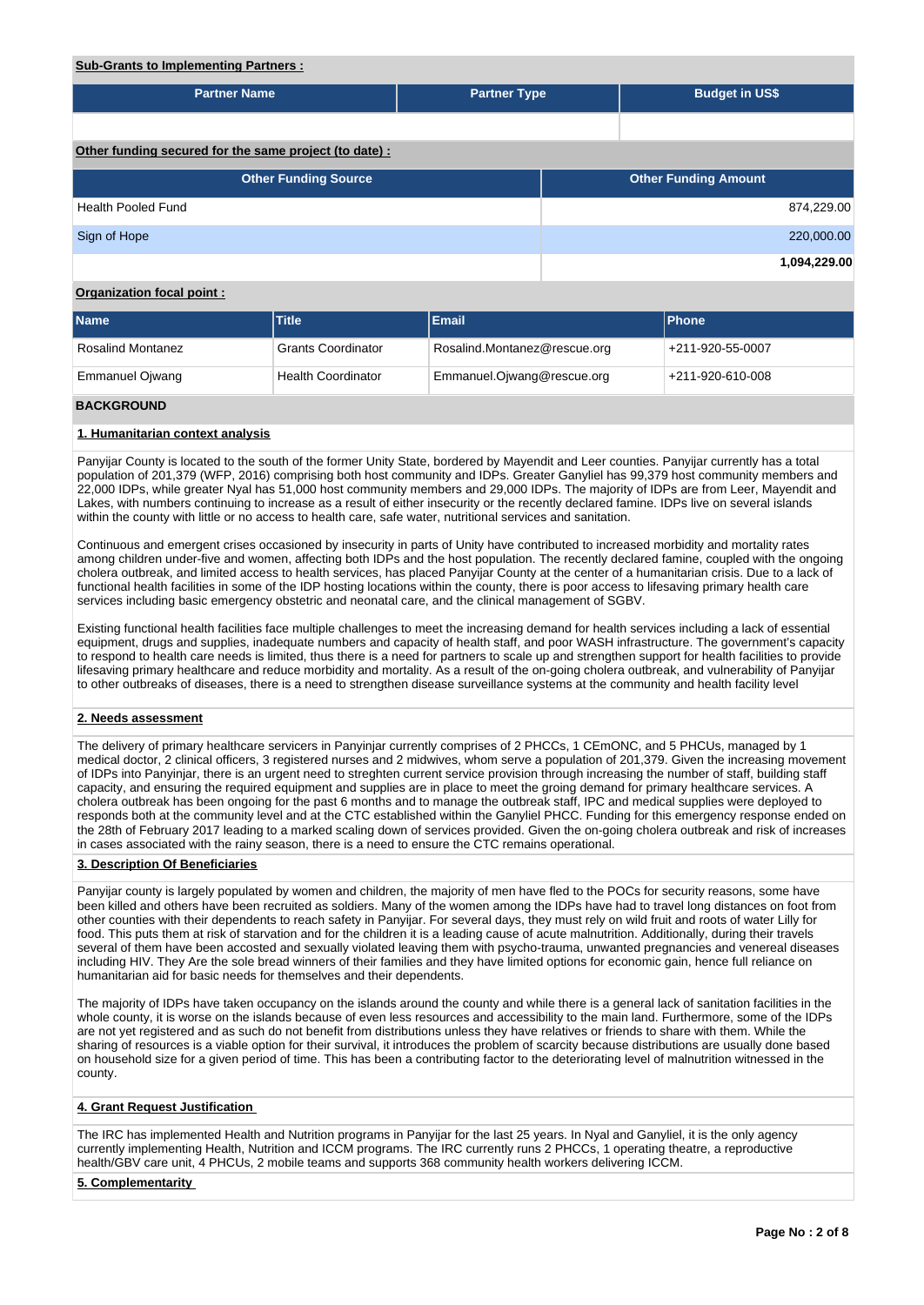# **LOGICAL FRAMEWORK**

# **Overall project objective**

To save lives and alleviate suffering for vulnerable populations in Panyijar County by increasing access to lifesaving primary healthcare services and strengthening epidemic preparedness and response capacity.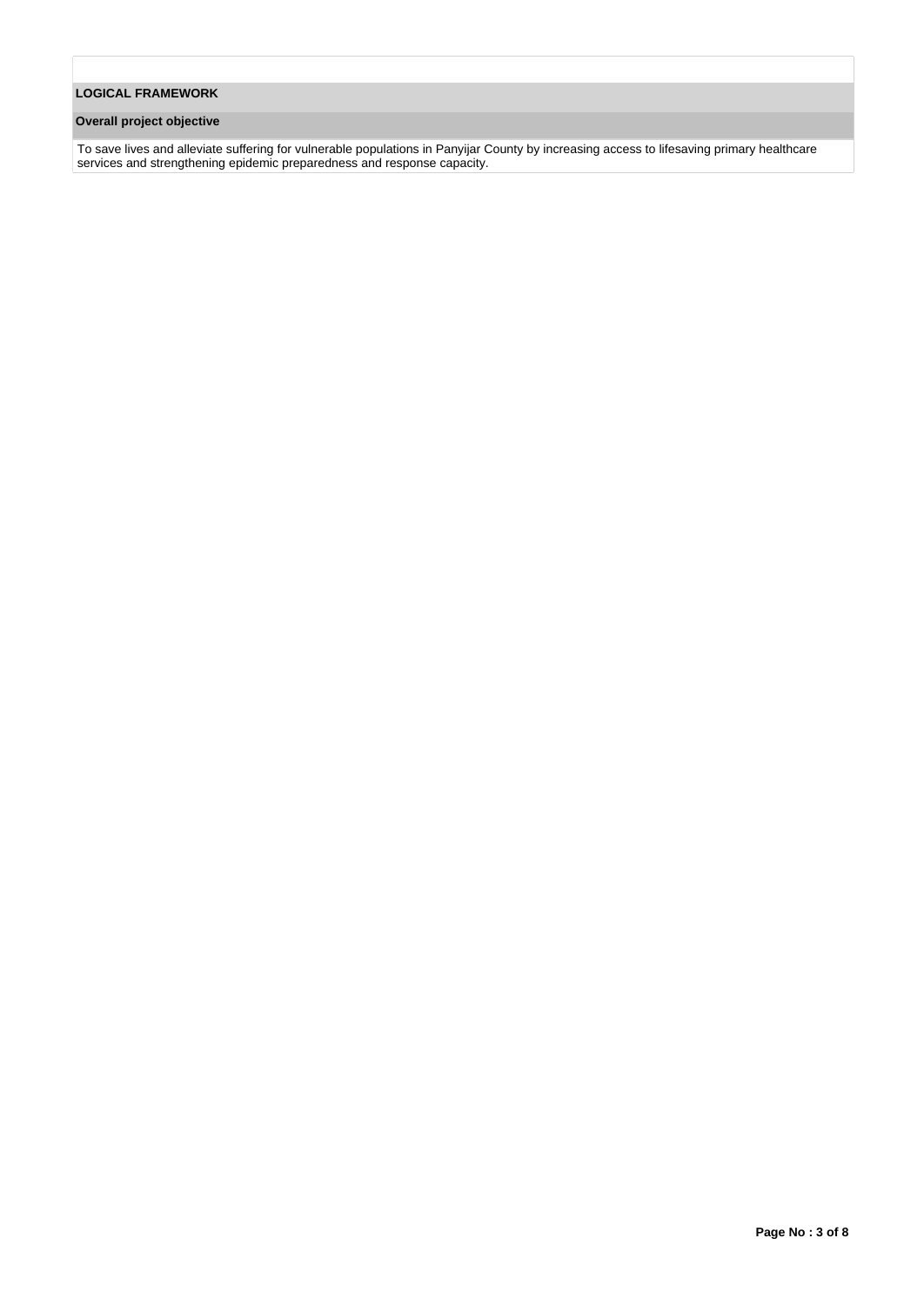| <b>HEALTH</b>                                                                                                                                                                                        |                                                                                                                           |                                                                                                                                                                                                                                                                                                                                                                                                                                                                                                                                                                                                         |            |                                 |                   |                   |                     |
|------------------------------------------------------------------------------------------------------------------------------------------------------------------------------------------------------|---------------------------------------------------------------------------------------------------------------------------|---------------------------------------------------------------------------------------------------------------------------------------------------------------------------------------------------------------------------------------------------------------------------------------------------------------------------------------------------------------------------------------------------------------------------------------------------------------------------------------------------------------------------------------------------------------------------------------------------------|------------|---------------------------------|-------------------|-------------------|---------------------|
|                                                                                                                                                                                                      | <b>Cluster objectives</b>                                                                                                 | <b>Strategic Response Plan (SRP) objectives</b>                                                                                                                                                                                                                                                                                                                                                                                                                                                                                                                                                         |            | <b>Percentage of activities</b> |                   |                   |                     |
| Improve access to essential health care for<br>SO1: Save lives and alleviate the suffering of<br>conflict-affected and vulnerable populations.<br>those most in need of assistance and<br>protection |                                                                                                                           |                                                                                                                                                                                                                                                                                                                                                                                                                                                                                                                                                                                                         |            |                                 |                   |                   | 100                 |
|                                                                                                                                                                                                      |                                                                                                                           | Contribution to Cluster/Sector Objectives : The IRC will strengthen and expand health services and rapid response modalities to ensure:<br>1) The provision of lifesaving primary healthcare services including Integrated Management of Childhood Illness (IMCI), Basic Emergency<br>Obstetric and Neonatal Care (BeMONC) including the clinical management of Sexual and Gender Based Violence (SGBV). Priority will be<br>given to addressing malaria, Diarrhea, Pneumonia and SAM with complications.<br>2) Intensify surveillance, focusing on Community Surveillance by Community Health Workers. |            |                                 |                   |                   |                     |
| <b>Outcome 1</b>                                                                                                                                                                                     |                                                                                                                           |                                                                                                                                                                                                                                                                                                                                                                                                                                                                                                                                                                                                         |            |                                 |                   |                   |                     |
|                                                                                                                                                                                                      |                                                                                                                           | Improving access to Health Services for the Disaster affected Population in Panyinjar                                                                                                                                                                                                                                                                                                                                                                                                                                                                                                                   |            |                                 |                   |                   |                     |
| Output 1.1                                                                                                                                                                                           |                                                                                                                           |                                                                                                                                                                                                                                                                                                                                                                                                                                                                                                                                                                                                         |            |                                 |                   |                   |                     |
| <b>Description</b>                                                                                                                                                                                   |                                                                                                                           |                                                                                                                                                                                                                                                                                                                                                                                                                                                                                                                                                                                                         |            |                                 |                   |                   |                     |
|                                                                                                                                                                                                      | 1. Provision of lifesaving primary healthcare services                                                                    |                                                                                                                                                                                                                                                                                                                                                                                                                                                                                                                                                                                                         |            |                                 |                   |                   |                     |
| <b>Assumptions &amp; Risks</b>                                                                                                                                                                       |                                                                                                                           |                                                                                                                                                                                                                                                                                                                                                                                                                                                                                                                                                                                                         |            |                                 |                   |                   |                     |
|                                                                                                                                                                                                      | • Transport is available to transport supplies to the PHCCs<br>• Security remains stable during the implementation period | . Continued support from WHO, UNICEF and UNFPA to provide RH and IHEK kits                                                                                                                                                                                                                                                                                                                                                                                                                                                                                                                              |            |                                 |                   |                   |                     |
| <b>Indicators</b>                                                                                                                                                                                    |                                                                                                                           |                                                                                                                                                                                                                                                                                                                                                                                                                                                                                                                                                                                                         |            |                                 |                   |                   |                     |
|                                                                                                                                                                                                      |                                                                                                                           |                                                                                                                                                                                                                                                                                                                                                                                                                                                                                                                                                                                                         |            | <b>End cycle beneficiaries</b>  |                   |                   | <b>End</b>          |
|                                                                                                                                                                                                      |                                                                                                                           |                                                                                                                                                                                                                                                                                                                                                                                                                                                                                                                                                                                                         |            |                                 |                   |                   | cycle               |
| Code                                                                                                                                                                                                 | <b>Cluster</b>                                                                                                            | <b>Indicator</b>                                                                                                                                                                                                                                                                                                                                                                                                                                                                                                                                                                                        | <b>Men</b> | <b>Women</b>                    |                   | <b>Boys</b> Girls | <b>Target</b>       |
| Indicator 1.1.1                                                                                                                                                                                      | <b>HEALTH</b>                                                                                                             | [Frontline services] Number of outpatient<br>consultations in conflict and other vulnerable<br>states                                                                                                                                                                                                                                                                                                                                                                                                                                                                                                   | 4,479      | 6,792                           | 1,48<br>8         | 1,48<br>8         | 14,247              |
|                                                                                                                                                                                                      | <b>Means of Verification:</b> Medical registers                                                                           |                                                                                                                                                                                                                                                                                                                                                                                                                                                                                                                                                                                                         |            |                                 |                   |                   |                     |
| Indicator 1.1.2                                                                                                                                                                                      | <b>HEALTH</b>                                                                                                             | [Frontline services] Number of deliveries attended<br>by skilled birth attendants in conflict-affected and<br>other vulnerable states                                                                                                                                                                                                                                                                                                                                                                                                                                                                   |            |                                 |                   |                   | 356                 |
|                                                                                                                                                                                                      | <b>Means of Verification:</b> Medical registers                                                                           |                                                                                                                                                                                                                                                                                                                                                                                                                                                                                                                                                                                                         |            |                                 |                   |                   |                     |
| <b>Activities</b>                                                                                                                                                                                    |                                                                                                                           |                                                                                                                                                                                                                                                                                                                                                                                                                                                                                                                                                                                                         |            |                                 |                   |                   |                     |
| Activity 1.1.1                                                                                                                                                                                       |                                                                                                                           |                                                                                                                                                                                                                                                                                                                                                                                                                                                                                                                                                                                                         |            |                                 |                   |                   |                     |
|                                                                                                                                                                                                      |                                                                                                                           | Recruit 12 additional healthcare staff for Nyal and Ganyliel PHCC to ensure 24 hour provision of essential primary healthcare services.                                                                                                                                                                                                                                                                                                                                                                                                                                                                 |            |                                 |                   |                   |                     |
| Activity 1.1.2                                                                                                                                                                                       |                                                                                                                           |                                                                                                                                                                                                                                                                                                                                                                                                                                                                                                                                                                                                         |            |                                 |                   |                   |                     |
|                                                                                                                                                                                                      |                                                                                                                           | Train staff on BEMONC, IMCI, and epidemic preparedness and outbreak control                                                                                                                                                                                                                                                                                                                                                                                                                                                                                                                             |            |                                 |                   |                   |                     |
| Activity 1.1.3                                                                                                                                                                                       | Provision of essential medical equipment and supplies                                                                     |                                                                                                                                                                                                                                                                                                                                                                                                                                                                                                                                                                                                         |            |                                 |                   |                   |                     |
| Output 1.2                                                                                                                                                                                           |                                                                                                                           |                                                                                                                                                                                                                                                                                                                                                                                                                                                                                                                                                                                                         |            |                                 |                   |                   |                     |
|                                                                                                                                                                                                      |                                                                                                                           |                                                                                                                                                                                                                                                                                                                                                                                                                                                                                                                                                                                                         |            |                                 |                   |                   |                     |
| <b>Description</b>                                                                                                                                                                                   | Strengthened epidemic preparedness, surveillance and outbreak control                                                     |                                                                                                                                                                                                                                                                                                                                                                                                                                                                                                                                                                                                         |            |                                 |                   |                   |                     |
| <b>Assumptions &amp; Risks</b>                                                                                                                                                                       |                                                                                                                           |                                                                                                                                                                                                                                                                                                                                                                                                                                                                                                                                                                                                         |            |                                 |                   |                   |                     |
|                                                                                                                                                                                                      | . Insecurity does not undermine disease surveillance and outbreak control                                                 | • Community acceptance of disease surveillance and reponse measures to enable prompt detection and referral of cases<br>• On-going support from WHO to provide supplies for the cholera treatment centre                                                                                                                                                                                                                                                                                                                                                                                                |            |                                 |                   |                   |                     |
| <b>Indicators</b>                                                                                                                                                                                    |                                                                                                                           |                                                                                                                                                                                                                                                                                                                                                                                                                                                                                                                                                                                                         |            |                                 |                   |                   |                     |
|                                                                                                                                                                                                      |                                                                                                                           |                                                                                                                                                                                                                                                                                                                                                                                                                                                                                                                                                                                                         |            | <b>End cycle beneficiaries</b>  |                   |                   | <b>End</b><br>cycle |
| Code                                                                                                                                                                                                 | <b>Cluster</b>                                                                                                            | <b>Indicator</b>                                                                                                                                                                                                                                                                                                                                                                                                                                                                                                                                                                                        | <b>Men</b> | Women                           | <b>Boys</b> Girls |                   | <b>Target</b>       |
| Indicator 1.2.1                                                                                                                                                                                      | <b>HEALTH</b>                                                                                                             | Cholera case fatality rate in supported CTC                                                                                                                                                                                                                                                                                                                                                                                                                                                                                                                                                             |            |                                 |                   |                   | 2                   |
|                                                                                                                                                                                                      | <b>Means of Verification :</b> Cholera treatment centre registers                                                         |                                                                                                                                                                                                                                                                                                                                                                                                                                                                                                                                                                                                         |            |                                 |                   |                   |                     |
| <b>HEALTH</b><br>[Frontline services] Number of staff trained on<br>50<br>50<br>Indicator 1.2.2<br>disease surveillance and outbreak response                                                        |                                                                                                                           |                                                                                                                                                                                                                                                                                                                                                                                                                                                                                                                                                                                                         |            |                                 |                   |                   | 100                 |
|                                                                                                                                                                                                      | <b>Means of Verification</b> : Training attendance sheets                                                                 |                                                                                                                                                                                                                                                                                                                                                                                                                                                                                                                                                                                                         |            |                                 |                   |                   |                     |
| <b>Activities</b>                                                                                                                                                                                    |                                                                                                                           |                                                                                                                                                                                                                                                                                                                                                                                                                                                                                                                                                                                                         |            |                                 |                   |                   |                     |

**Activity 1.2.1**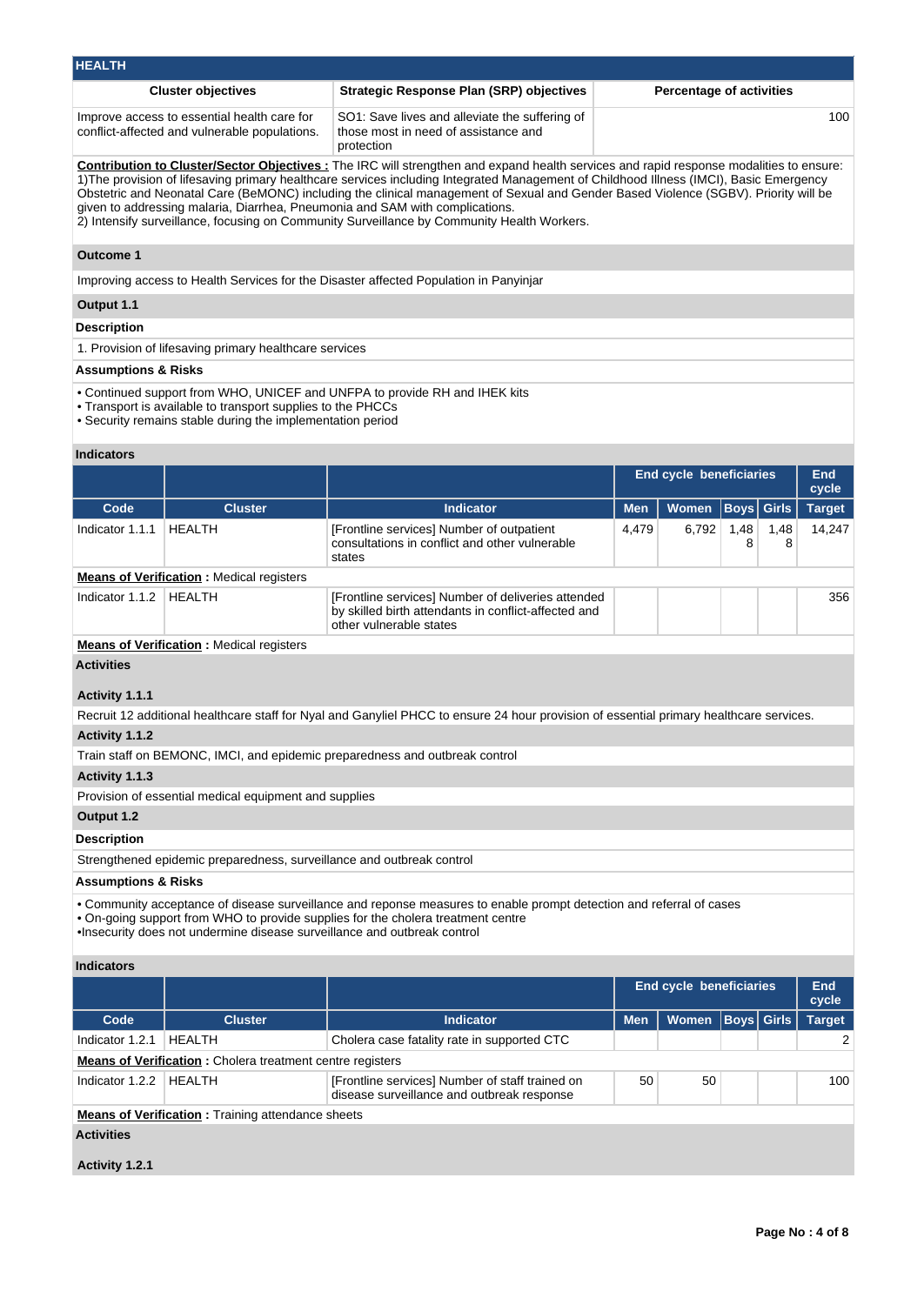Management of a functioning cholera treatment centre at Ganyliel PHCC. This activity will include payment of staff salaries and provision of refresher training on cholera management. A total of 19 staff will be supported to enable the CTC to operate 24 hrs per day.

# **Output 1.3**

### **Description**

Support prepositioning supplies for SAM treatments for medical complicated cases as a result of famine

### **Assumptions & Risks**

•Required supplies are in-stock and available •Transport is available to transport supplies to the SCs •Security is available on site to safeguard supplies

### **Indicators**

|                                                         |                                                 |                                                                                                                                                                         | End cycle beneficiaries | End<br>cycle |                   |     |               |
|---------------------------------------------------------|-------------------------------------------------|-------------------------------------------------------------------------------------------------------------------------------------------------------------------------|-------------------------|--------------|-------------------|-----|---------------|
| Code                                                    | <b>Cluster</b>                                  | <b>Indicator</b>                                                                                                                                                        | <b>Men</b>              | Women        | <b>Boys</b> Girls |     | <b>Target</b> |
| Indicator 1.3.1                                         | <b>HFAITH</b>                                   | [Frontline services] Number of children under 5<br>with severe acute malnutrition with medical<br>complications, who are clinically managed in<br>stabilization centers |                         |              | 298               | 298 | 596           |
|                                                         | <b>Means of Verification: Patient registers</b> |                                                                                                                                                                         |                         |              |                   |     |               |
| Indicator 1.3.2                                         | <b>HEALTH</b>                                   | [Frontline services] Number of staff trained on<br>disease surveillance and outbreak response                                                                           | 15                      | 15           |                   |     | 30            |
| Magne of Maulticetten : Otall turbing attractions about |                                                 |                                                                                                                                                                         |                         |              |                   |     |               |

**Means of Verification :** Staff training attendance sheets

# **Activities**

#### **Activity 1.3.1**

Support prepositioning of nutrition supplies to enable the provision of quality medical management for all children with SAM admitted into the SC in Nyal and Ganyliel

**Additional Targets :** Outcome: Improving access to Health Services for the Disaster affected Population in Panyinjar

#### **Outputs**

1. Provision of lifesaving primary healthcare services

- 2Standard Indicators
- 1. # outpatient consultations in conflict and other vulnerable states
- 2. # deliveries attended by skilled birth attendants
- 3. # children 6 to 59 months receiving measles vaccinations in emergency or returnee situation
- 4. # children under 5 with severe acute malnutrition with medical complications, who are clinically managed in stabilization centers
- 5. # health workers trained on safe deliveries
- 6. # people reached by health education /promotion
- 7. # staff trained on disease surveillance and outbreak response
- 8. # staffs trained on CMR

2. Output: Functioning cholera treatment centre at Ganyliel PHCC

#### Indicators

1. Number of patient admitted to CTC

2. Case fatality of admitted patients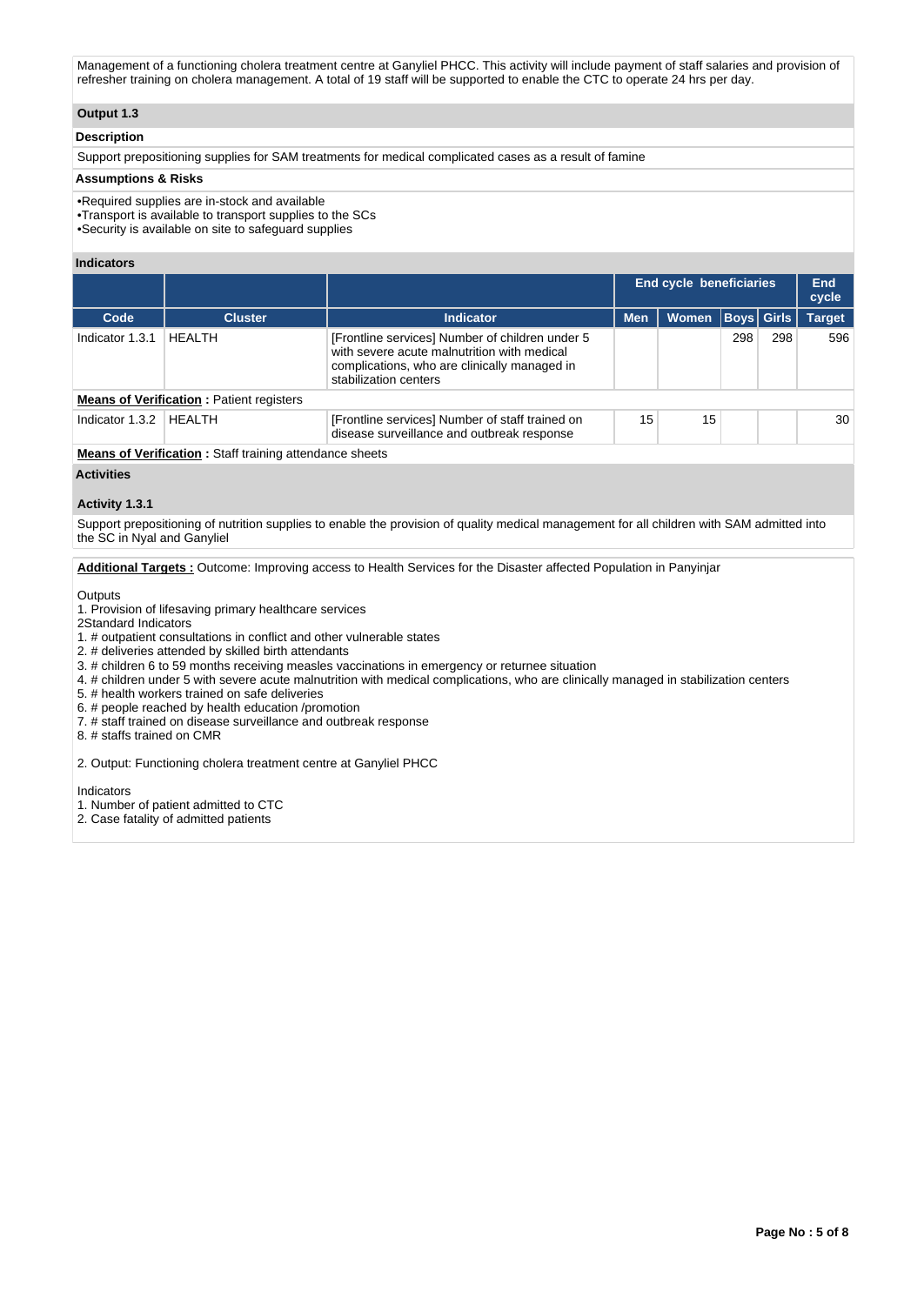# **Monitoring & Reporting plan**

The reports will be compiled weekly using the MoH weekly data collection tools and submitted along with IRC's own reporting and recording tools. These will be shared with the IRC technical coordinators and they will include implementation and financial status, challenges encountered and mitigation measures taken and lessons learnt. All this will be used for future programming. To ensure quality of services, regular site visits will be conducted. The IRC will report data to the MoH for supporting epidemic surveillance, health planning and program management. Integrated Disease Surveillance Report (IDSR) data will be compiled weekly and submitted to the relevant stakeholders (MoH, WHO, UNICEF and UNFPA). Data on morbidity (i.e. maternal and child) and immunization will be compiled on a monthly basis and will be submitted to the State Ministry of Health (SMoH). The IRC will carry out close monitoring and supportive supervision of program activities to ensure that services are in line with national and standard treatment protocols, quality standards are upheld and the skills and concepts covered during on-job training and mentorship are being correctly applied. The IRC will use its supervision checklist during monitoring visits and will use them for recommending corrective measures after due analysis. The IRC will submit a detailed progress report to CHF on the implementation, every three months and a month after the end of the project. Ad hoc reports may be produced on request by CHF. Through the health cluster, the IRC will submit weekly IDSR, morbidity, EPI and RH reports as well. In order to strengthen accountability between the IRC and commuinties served, the IRC will hold monthly meetings with community leaders, County Health Department (CHD), and representatives from the local authorities. These meetings will serve as forums to provide updates on project progress, as well as receive feedback from communities. Action points from these meetings will be tracked in order to monitor accountability.

#### **Workplan**

| <b>Activitydescription</b>                                                                                                                                                                                                                                                                         | Year |  |   |   |              |              |    | 9        |              |  |
|----------------------------------------------------------------------------------------------------------------------------------------------------------------------------------------------------------------------------------------------------------------------------------------------------|------|--|---|---|--------------|--------------|----|----------|--------------|--|
| Activity 1.1.1: Recruit 12 additional healthcare staff for Nyal and Ganyliel PHCC to<br>ensure 24 hour provision of essential primary healthcare services.                                                                                                                                         | 2017 |  | X | X |              |              |    |          |              |  |
| Activity 1.1.2: Train staff on BEMONC, IMCI, and epidemic preparedness and<br>outbreak control                                                                                                                                                                                                     | 2017 |  | x | X |              |              |    |          |              |  |
| Activity 1.1.3: Provision of essential medical equipment and supplies                                                                                                                                                                                                                              | 2017 |  | X | X |              |              |    |          |              |  |
| Activity 1.2.1: Management of a functioning cholera treatment centre at Ganyliel<br>PHCC. This activity will include payment of staff salaries and provision of refresher<br>training on cholera management. A total of 19 staff will be supported to enable the<br>CTC to operate 24 hrs per day. | 2017 |  | X | X | X            | ΙX           | X  | <b>X</b> | $\mathsf{x}$ |  |
| Activity 1.3.1: Support prepositioning of nutrition supplies to enable the provision of<br>quality medical management for all children with SAM admitted into the SC in Nyal<br>and Ganyliel                                                                                                       | 2017 |  | x | X | $\mathsf{x}$ | $\mathsf{X}$ | X. | <b>X</b> | X            |  |

# **OTHER INFO**

#### **Accountability to Affected Populations**

During the life of the project the IRC will ensure the presence of a functioning community feedback mechanism from communities being served both at the facilities level and community level.

#### **Implementation Plan**

Through this project the IRC will contribute to reducing avoidable morbidities and mortalities among vulnerable populations in Panyinjar through provision of life saving comprehensive primary health care services including:

1. Strengthening of the provision of primary health services at the Nyal PHCC: this facility is co-funded other donors. IRC will also have mobile teams providing health services to populations in areas that are difficult to reach and referring complicated case to the PHCC in Nyal. The Static Health facilities will continue to operate with funding from HPF. The PHCC will provide:

• Treatment of minor ailments (including communicable diseases) and response to outbreaks along with screening and first line treatment for non-communicable diseases.

• Providing Reproductive Health Care including Ante-Natal Care, BEmOC, Post-Natal Care, Family Planning services with focus on long term FP services, Post Abortion Care services (PAC) using Manual Vacuum Aspiration (MVA) method, Sexually Transmitted Infection treatments through syndromic management, Clinical Care of Sexual Assault Survivors (CCSAS) through integration of gender-based violence (GBV) response services into primary healthcare and sensitizing communities on reporting and availability of these services. • Provision of routine immunization services

• Basic medical supplies and equipment provision

2. Ensuring provision of services at the CTC in Ganyliel. IRC will also provide training on epidemic prone disease control to staff at the PHCCs in Ganyliel and Nyal.

• Management isolated patients at the CTC.

#### **Coordination with other Organizations in project area**

**Name of the organization Areas/activities of collaboration and rationale** 

#### **Environment Marker Of The Project**

A+: Neutral Impact on environment with mitigation or enhancement

#### **Gender Marker Of The Project**

2a-The project is designed to contribute significantly to gender equality

#### **Justify Chosen Gender Marker Code**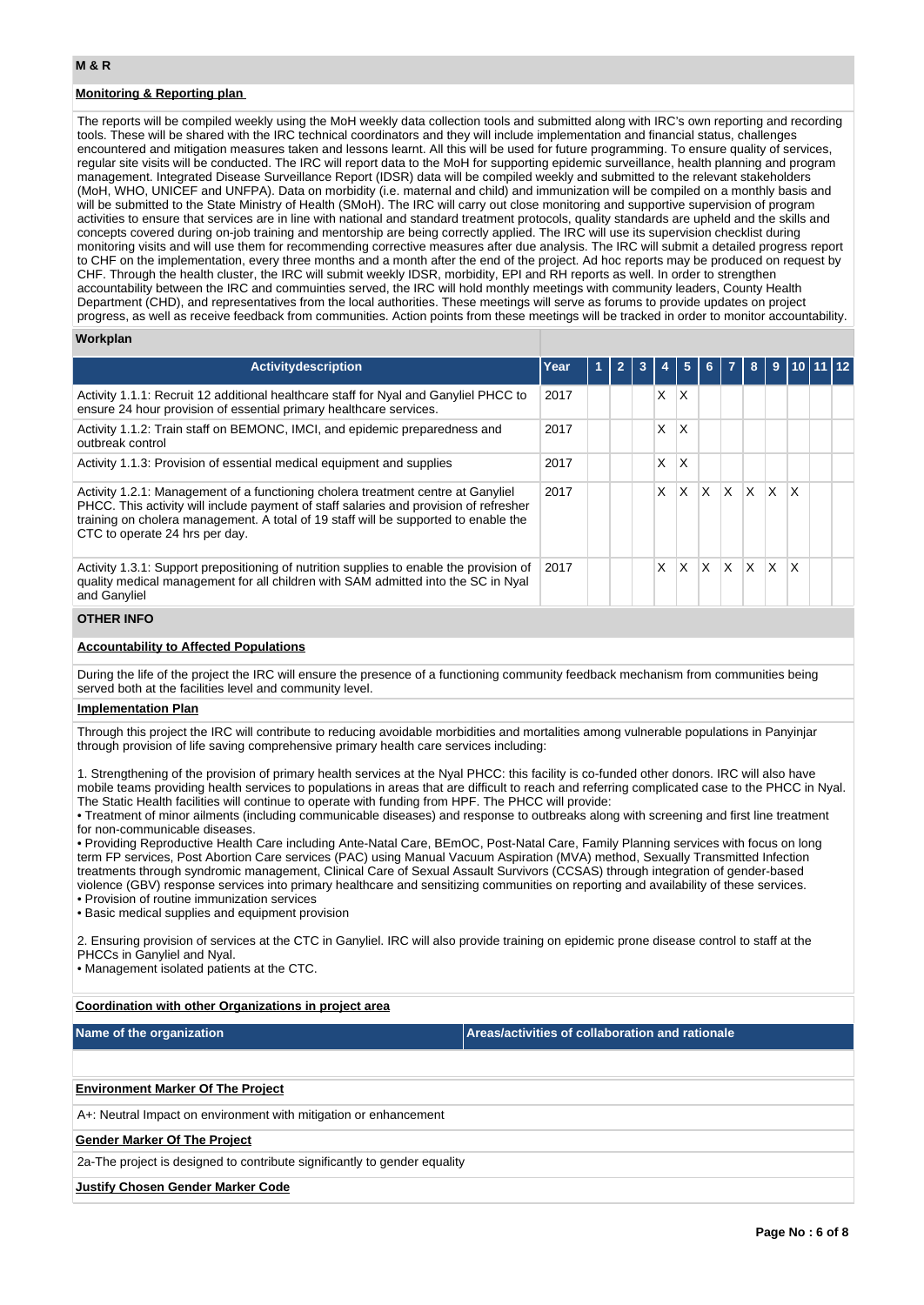The needs of Women, Girls, Boys and Men have been placed at the center of this program. There will be specific gender response activities (already being implemented by the IRC in other health programs in Panyijar) as part of the protection mainstreaming. Gender mainstreaming will be part of the implementation of the program, monitoring and evaluation

# **Protection Mainstreaming**

The IRC will ensure that during service provision at all levels, including service provision at the facilities (consultations, pharmacy, laboratory services, reproductive health services, waiting areas) and service provision at communities (house-to-house visits, community gatherings and referrals from communities to facilities) will not expose beneficiaries to further risk.

### **Country Specific Information**

# **Safety and Security**

The IRC South Sudan Senior Management Team participates in reviews of the operating environment and security situations, and have developed detailed contingency plans laying out options for three scenarios (improvement, no change, or deterioration). Field-based staffs provide both formal and informal reporting to IRC Juba and the organization's Security Management Team (SMT). Where possible, the IRC works with beneficiaries themselves, who provide support, and may help to ensure continued operations in the case of deteriorating security situation. To protect its staff and donor-funded assets and resources, IRC engages in fundamental security activities, including the following: Employing security experts who participate in UN and INGO security meetings and develop up-to-date security plans and protocols

- Maintaining a Security Management Team (SMT) in Juba and Area Security Management Team (ASMT) at the field level
- $\Box$  Conducting regular training for staff on risk mitigation

#### **Access**

The IRC has been operating in Panyinjar for the last 21 years and therefore has a strong working relationships with the authorities and other partners The IRC also works closely with other humanitarian actors at Juba and local level to ensure programming is complementary, avoids duplication and responds to the needs of affected populations, ensuring community participation and ownership of interventions.

# **BUDGET**

| Code | <b>Budget Line Description</b>                                                                                                                                                      |   | D / S Quantity | Unit<br>cost          | <b>Duration</b><br><b>Recurran</b><br>ce | $\%$<br>charged<br>to CHF | <b>Total Cost</b> |
|------|-------------------------------------------------------------------------------------------------------------------------------------------------------------------------------------|---|----------------|-----------------------|------------------------------------------|---------------------------|-------------------|
|      | <b>Staff and Other Personnel Costs</b>                                                                                                                                              |   |                |                       |                                          |                           |                   |
| 1.1  | Staffing - Expat staff Health programme                                                                                                                                             | 6 | 100.00         | 14,573.58             |                                          |                           |                   |
|      | 1 staff budgeted at 16% and 5 at 2% level of effort all with 27.75% level of effort, R\$R at \$765, hardship at \$500, homeleave at \$<br>1500 and COLA @ \$833                     |   |                |                       |                                          |                           |                   |
| 1.2  | Staffing-Expat staff support                                                                                                                                                        | D |                | $1 \mid 1,348$<br>.24 | 6                                        | 100.00                    | 8,089.44          |
|      | 4 main office expat support staff budgeted at 2% level of effort with 27.75% benefits, R&R at \$765 *2%, one homeleave of \$<br>1500*5%, hardship allowance at 4*500*2%             |   |                |                       |                                          |                           |                   |
| 1.3  | Staffing - National staff health programme                                                                                                                                          | D |                | 1   9,602<br>.64      | 6                                        | 100.00                    | 57,615.84         |
|      | 12 national programme staff Ganyiel budgeted at 100% with 23% benefit for NSSI and gratuity and medical at \$75,                                                                    |   |                |                       |                                          |                           |                   |
| 1.4  | Staffing - National staff support                                                                                                                                                   | D |                | $1 \mid 1,476$<br>.01 | 6                                        | 100.00                    | 8.856.06          |
|      | 21 Ganyliel based staff budgeted at 3% level of effort, and 35 Juba based budgeted at 2% level of effort support; all with 23%<br>benefit for NSSI and gratuity and medical at \$75 |   |                |                       |                                          |                           |                   |
|      | <b>Section Total</b>                                                                                                                                                                |   |                |                       |                                          |                           | 89,134.92         |
|      | <b>Supplies, Commodities, Materials</b>                                                                                                                                             |   |                |                       |                                          |                           |                   |
| 2.1  | <b>Medical Equipment</b>                                                                                                                                                            | D |                | $1 \, 5.000$<br>.00   | 1                                        | 100.00                    | 5.000.00          |
|      | Procurement of medical equipment for primary health care centers in Nyal and Ganyiel                                                                                                |   |                |                       |                                          |                           |                   |
| 2.2  | <b>Medical Supplies and Drugs</b>                                                                                                                                                   | D |                | 1 10.00<br>0.00       | 1                                        | 100.00                    | 10,000.00         |
|      | Procurement of medical supplies for primary health care centers in Nyal and Ganyiel                                                                                                 |   |                |                       |                                          |                           |                   |
| 2.3  | Capacity building of staff on integrated Health, Nutrition and<br><b>WASH</b> interventions                                                                                         | D |                | 50 25.00              | 1                                        | 100.00                    | 1,250.00          |
|      | Training of staff on integrated health, nutrition and WASH interventions in emergencies in Nyal and Ganyiel                                                                         |   |                |                       |                                          |                           |                   |
| 2.4  | Training of PHCU /PHCC staff on BEmONC                                                                                                                                              | D |                | 30 100.0<br>$\Omega$  | 1                                        | 100.00                    | 3,000.00          |
|      | Training of staff on basic emergency obstetric and neo-natal care at primary health care unit and primary health care center level<br>in Nyal and Ganyiel                           |   |                |                       |                                          |                           |                   |
| 2.5  | Training of PHCU /PHCC staff on Emergency Preparedness<br>and Response                                                                                                              | D |                | 30 50.00              | 1                                        | 100.00                    | 1,500.00          |